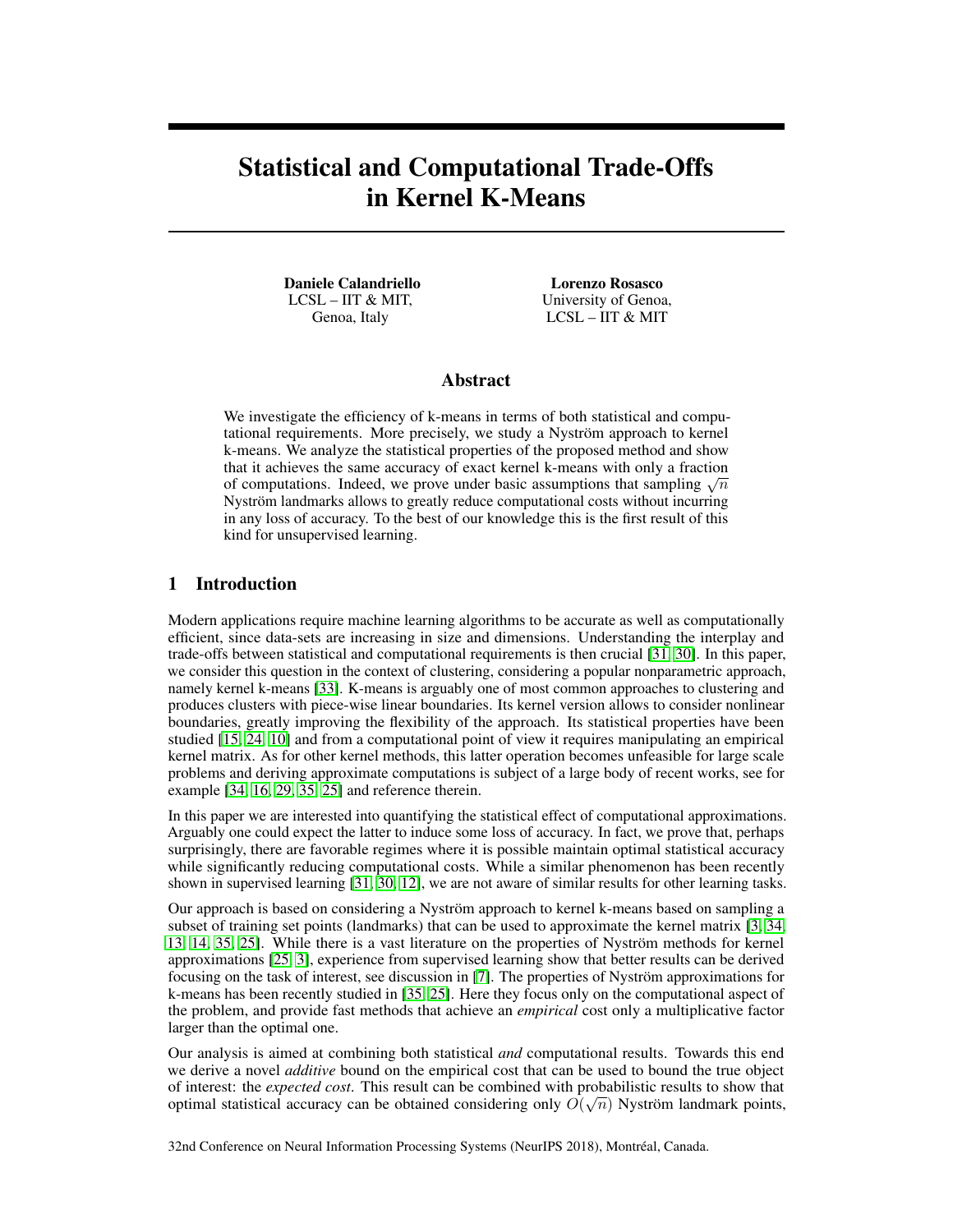where  $n$  is the number of training set of points. Moreover, we show similar bounds not only for the optimal solution, which is hard to compute in general, but also for approximate solutions that can be computed efficiently using k-means++. From a computational point of view this leads to massive improvements reducing the memory complexity from  $O(n^2)$  to  $O(n\sqrt{n})$ . Experimental results on large scale data-sets confirm and illustrate our findings.

The rest of the paper is organized as follows. We first overview kernel  $k$ -means, and introduce our approximate kernel  $k$ -means approach based on Nyström embeddings. We then prove our statistical and computational guarantees and empirically validate them. Finally, we present some limits of our analysis, and open questions.

# 2 Background

**Notation** Given an input space X, a sampling distribution  $\mu$ , and n samples  $\{x_i\}_{i=1}^n$  drawn i.i.d. from  $\mu$ , we denote with  $\mu_n(A) = (1/n) \sum_{i=1}^n \mathbb{I}\{x_i \in A\}$  the *empirical* distribution. Once the data has been sampled, we use the *feature map*  $\overline{\varphi}(\cdot) : \mathcal{X} \to \mathcal{H}$  to maps X into a Reproducing Kernel Hilbert Space (RKHS) H [32], that we assume separable, such that for any  $x \in \mathcal{X}$  we have  $\phi = \varphi(x)$ . Intuitively, in the rest of the paper the reader can assume that  $\phi \in \mathbb{R}^D$  with  $D \gg n$  or even infinite. Using the kernel trick [2] we also know that  $\phi^{\dagger} \phi' = \mathcal{K}(\mathbf{x}, \mathbf{x}')$ , where K is the kernel function associated with H and  $\phi^{\dagger} \phi' = \langle \phi, \phi' \rangle_{\mathcal{H}}$  is a short-hand for the inner product in H. With a slight abuse of notation we will also define the norm  $\|\phi\|^2 = \phi^\dagger \phi$ , and assume that  $\|\varphi(\mathbf{x})\|^2 \leq \kappa^2$  for any  $\mathbf{x} \in \mathcal{X}$ . Using  $\phi_i = \varphi(\mathbf{x}_i)$ , we denote with  $\mathcal{D} = {\phi_i}_{i=1}^n$  the input dataset. We also represent the dataset as the map  $\Phi_n = [\phi_1, \dots, \phi_n] : \mathbb{R}^n \to \mathcal{H}$  with  $\phi_i$  as its *i*-th column. We denote with  $\mathbf{K}_n = \Phi_n^{\intercal} \Phi_n$  the empirical kernel matrix with entries  $[\mathbf{K}_n]_{i,j} = k_{i,j}$ . Finally, given  $\Phi_n$  we denote as  $\Pi_n = \Phi_n^{\dagger} \Phi_n^{\dagger} (\Phi_n \Phi_n^{\dagger})^+$  the orthogonal projection matrix on the span  $\mathcal{H}_n = \text{Im}(\Phi_n)$  of the dataset.

k-mean's objective Given our dataset, we are interested in partitioning it into k disjoint *clusters* each characterized by its *centroid*  $c_j$ . The Voronoi cell associated with a centroid  $c_j$  is defined as the set  $C_j := \{i : j = \arg\min_{s=[k]} \| \phi_i - \mathbf{c}_s \|^2 \}$ , or in other words a point  $\phi_i \in \mathcal{D}$  belongs to the j-th cluster if  $c_j$  is its closest centroid. Let  $C = [c_1, \dots c_k]$  be a collection of k centroids from H. We can now formalize the criterion we use to measure clustering quality.

Definition 1. *The empirical and expected squared norm criterion are defined as*

$$
W(\mathbf{C}, \mu_n) := \frac{1}{n} \sum_{i=1}^n \min_{j=1,\dots,k} \|\phi_i - \mathbf{c}_j\|^2, \qquad W(\mathbf{C}, \mu) := \mathop{\mathbb{E}}_{\phi \sim \mu} \left[ \min_{j=1,\dots,k} \|\phi - \mathbf{c}_j\|^2 \right].
$$

*The empirical risk minimizer (ERM) is defined as*  $\mathbf{C}_n := \arg \min_{\mathbf{C} \in \mathcal{H}^k} W(\mathbf{C}, \mu_n)$ .

The sub-script n in  $\mathbf{C}_n$  indicates that it minimizes  $W(\mathbf{C}, \mu_n)$  for the n samples in D. Biau et al. [10] gives us a bound on the excess risk of the empirical risk minimizer.

**Proposition 1** ([10]). *The excess risk*  $\mathcal{E}(\mathbf{C}_n)$  *of the empirical risk minimizer*  $\mathbf{C}_n$  *satisfies*  $\mathcal{E}(\mathbf{C}_n) := \mathbb{E}_{\mathcal{D} \sim \mu} [W(\mathbf{C}_n, \mu)] - W^*(\mu) \leq \mathcal{O}(k/\sqrt{n})$ 

$$
\mathcal{E}(\mathbf{C}_n) := \mathbb{E}_{\mathcal{D}\sim\mu} \left[ W(\mathbf{C}_n, \mu) \right] - W^*(\mu) \leq \mathcal{O} \left( k/\sqrt{n} \right)
$$

 $where W^*(\mu) := \inf_{\mathbf{C} \in \mathcal{H}^k} W(\mathbf{C}, \mu)$  *is the optimal clustering risk.* 

From a theoretical perspective, this result is only  $\sqrt{k}$  times larger than a corresponding  $\mathcal{O}(\sqrt{k/n})$ lower bound [18], and therefore shows that the ERM  $\mathbf{C}_n$  achieve an excess risk optimal in n. From a computational perspective, Definition 1 cannot be directly used to compute  $\mathbf{C}_n$ , since the points  $\phi_i$  in  $H$  cannot be directly represented. Nonetheless, due to properties of the squared norm criterion, each  $c_i \in \mathbf{C}_n$  must be the mean of all  $\phi_i$  associated with that center, i.e.,  $\mathbf{C}_n$  belongs to  $\mathcal{H}_n$ . Therefore, it can be explicitly represented as a sum of the  $\phi_i$  points included in the j-th cluster, i.e., all the points in the j-th Voronoi cell  $C_j$ . Let V be the space of all possible disjoint partitions  $[C_1, \ldots, C_j]$ . We can use this fact, together with the kernel trick, to reformulate the objective  $W(\cdot, \mu_n)$ .

Proposition 2 ([17]). *We can rewrite the objective*

$$
\min_{\mathbf{C}\in\mathcal{H}} W(\mathbf{C}, \mu_n) = \frac{1}{n} \min_{\mathcal{V}} \sum_{j=1}^k \sum_{i \in \mathcal{C}_j} \left\| \phi_i - \frac{1}{|\mathcal{C}_j|} \sum_{s \in \mathcal{C}_j} \phi_s \right\|^2
$$
  
with 
$$
\left\| \phi_i - \frac{1}{|\mathcal{C}_j|} \phi_{\mathcal{C}_j} \mathbb{1}_{|\mathcal{C}_j|} \right\|^2 = k_{i,i} - \frac{2}{|\mathcal{C}_j|} \sum_{s \in \mathcal{C}_j} k_{i,s} + \frac{1}{|\mathcal{C}_j|^2} \sum_{s \in \mathcal{C}_j} \sum_{s' \in \mathcal{C}_j} k_{s,s'}
$$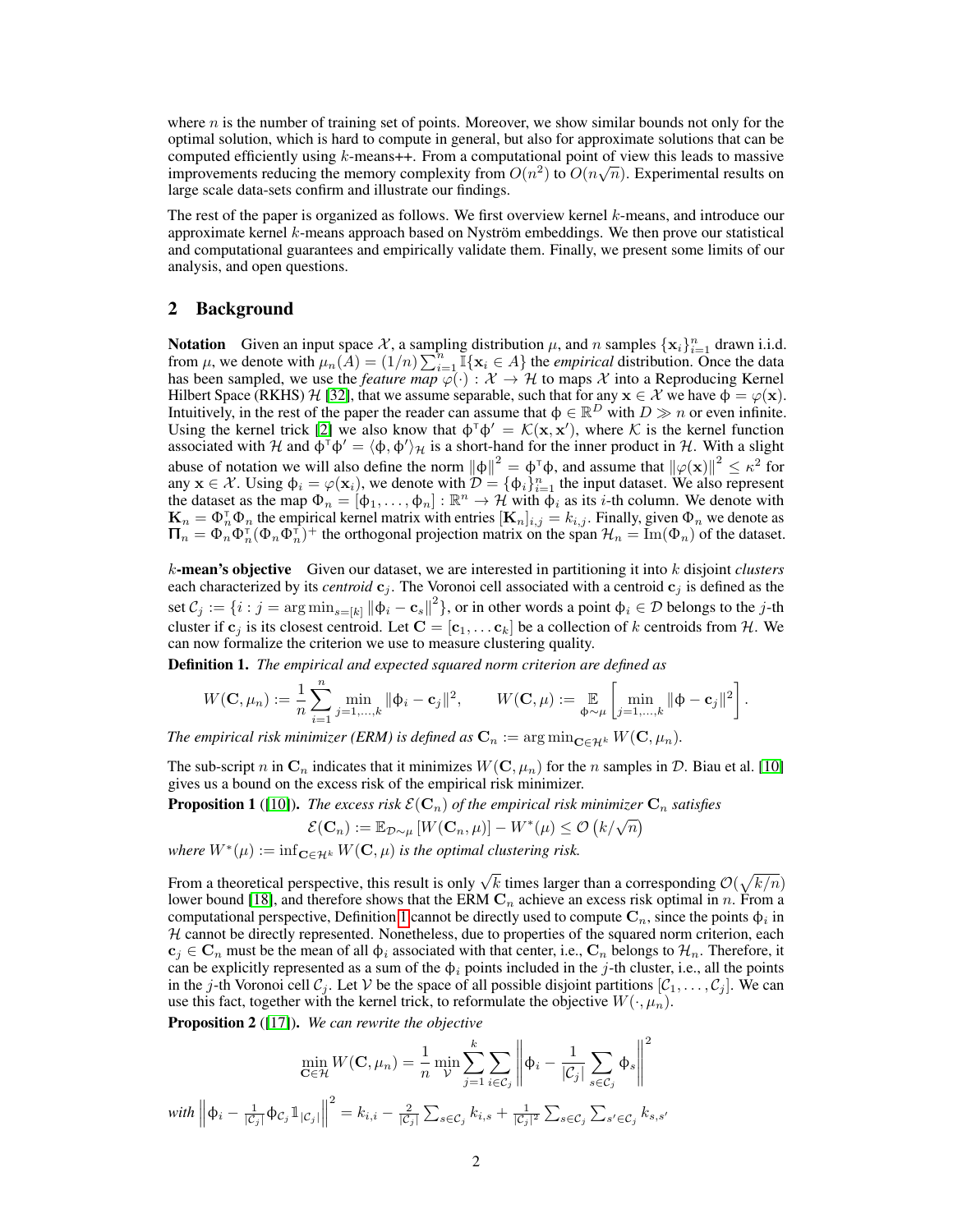While the combinatorial search over  $\mathcal V$  can now be explicitly computed and optimized using the kernel matrix  $K_n$ , it still remains highly inefficient to do so. In particular, simply constructing and storing  $\mathbf{K}_n$  takes  $\mathcal{O}(n^2)$  time and space and does not scale to large datasets.

## 3 Algorithm

A simple approach to reduce computational cost is to use approximate embeddings, which replace the map  $\varphi(\cdot)$  and points  $\phi_i = \varphi(\mathbf{x}_i) \in \mathcal{H}$  with a finite-dimensional approximation  $\widetilde{\phi}_i = \widetilde{\varphi}(\mathbf{x}_i) \in \mathbb{R}^m$ .

**Nyström kernel** k-means Given a dataset D, we denote with  $\mathcal{I} = {\phi_j}_{j=1}^m$  a *dictionary* (i.e., subset) of m points  $\phi_j$  from D, and with  $\Phi_m : \mathbb{R}^m \to \mathcal{H}$  the map with these points as columns. These points acts as landmarks [36], inducing a smaller space  $\mathcal{H}_m = \text{Im}(\Phi_m)$  spanned by the dictionary. As we will see in the next section,  $\mathcal I$  should be chosen so that  $\mathcal H_m$  is close to the whole span  $\mathcal{H}_n = \text{Im}(\Phi_n)$  of the dataset.

Let  $\mathbf{K}_{m,m} \in \mathbb{R}^{m \times m}$  be the empirical kernel matrix between all points in  $\mathcal{I}$ , and denote with

$$
\Pi_m = \Phi_m \Phi_m^{\mathsf{T}} (\Phi_m \Phi_m^{\mathsf{T}})^+ = \Phi_m \mathbf{K}_{m,m}^+ \Phi_m^{\mathsf{T}}, \tag{1}
$$

the orthogonal projection on  $\mathcal{H}_m$ . Then we can define an approximate ERM over  $\mathcal{H}_m$  as

$$
\mathbf{C}_{n,m} = \arg \min_{\mathbf{C} \in \mathcal{H}_m^k} \frac{1}{n} \sum_{i=1}^n \min_{j= [k]} \|\phi_i - \mathbf{c}_j\|^2 = \arg \min_{\mathbf{C} \in \mathcal{H}_m^k} \frac{1}{n} \sum_{i=1}^n \min_{j= [k]} \|\mathbf{\Pi}_m(\phi_i - \mathbf{c}_j)\|^2, \tag{2}
$$

since any component outside of  $\mathcal{H}_m$  is just a constant in the minimization. Note that the centroids  $\mathbf{C}_{n,m}$  are still points in  $\mathcal{H}_m \subset \mathcal{H}$ , and we cannot directly compute them. Instead, we can use the eigen-decomposition of  ${\bf K}_{m,m}={\bf U}\Lambda {\bf U}^\intercal$  to rewrite  ${\bf \Pi}_m=\Phi_m{\bf U}\Lambda^{-1/2}\Lambda^{-1/2}{\bf U}^\intercal\Phi_m^\intercal.$  Defining now  $\widetilde{\varphi}(\cdot) = \mathbf{\Lambda}^{-1/2} \mathbf{U}^{\mathsf{T}} \Phi_{m}^{\mathsf{T}} \varphi(\cdot)$  we have a finite-rank embedding into  $\mathbb{R}^{m}$ . Substituting in Eq. (2)

$$
\|\boldsymbol{\Pi}_{m}(\boldsymbol{\phi}_{i}-\mathbf{c}_{j})\|^{2}=\|\boldsymbol{\Lambda}^{-1/2}\mathbf{U}^{\mathsf{T}}\boldsymbol{\Phi}_{m}^{\mathsf{T}}(\boldsymbol{\phi}_{i}-\mathbf{c}_{j})\|^{2}=\|\widetilde{\boldsymbol{\phi}}_{i}-\boldsymbol{\Lambda}^{-1/2}\mathbf{U}^{\mathsf{T}}\boldsymbol{\Phi}_{m}^{\mathsf{T}}\mathbf{c}_{j}\|^{2},
$$

where  $\tilde{\phi}_i := \Lambda^{-1/2} \mathbf{U}^{\mathsf{T}} \Phi_{in}^{\mathsf{T}} \phi_i$  are the embedded points. Replacing  $\tilde{\mathbf{c}}_j := \Lambda^{-1/2} \mathbf{U}^{\mathsf{T}} \Phi_{in}^{\mathsf{T}} \mathbf{c}_j$  and searching over  $\widetilde{\mathbf{C}} \in \mathbb{R}^{m \times k}$  instead of searching over  $\mathbf{C} \in \mathcal{H}_m^k$ , we obtain (similarly to Proposition 2)

$$
\widetilde{\mathbf{C}}_{n,m} = \underset{\widetilde{\mathbf{C}} \in \mathbb{R}^{m \times k}}{\arg \min} \frac{1}{n} \sum_{i=1}^{n} \underset{j=[k]}{\min} \|\widetilde{\boldsymbol{\Phi}}_{i} - \widetilde{\mathbf{C}}_{j}\|^{2} = \frac{1}{n} \underset{\mathcal{V}}{\min} \sum_{j=1}^{k} \sum_{i \in \mathcal{C}_{j}} \left\| \widetilde{\boldsymbol{\Phi}}_{i} - \frac{1}{|\mathcal{C}_{j}|} \sum_{s \in \mathcal{C}_{j}} \widetilde{\boldsymbol{\Phi}}_{s} \right\|^{2},\tag{3}
$$

where we do not need to resort to kernel tricks, but can use the m-dimensional embeddings  $\phi_i$  to explicitly compute the centroid  $\sum_{s \in C_j} \phi_s$ . Eq. (3) can now be solved in multiple ways. The most straightforward is to run a parametric k-means algorithm to compute  $\tilde{\mathbf{C}}_{n,m}$ , and then invert the relationship  $\tilde{c}_j = \Phi_m \mathbf{U} \mathbf{\Lambda}^{-1/2} \mathbf{c}_j$  to bring back the solution to  $\mathcal{H}_m$ , i.e.,  $\mathbf{C}_{n,m} = \Phi_m^+ \mathbf{U}^{\dagger} \mathbf{\Lambda}^{1/2} \tilde{\mathbf{C}}_{n,m} =$  $\Phi_m \mathbf{U} \mathbf{\Lambda}^{-1/2} \widetilde{\mathbf{C}}_{n,m}$ . This can be done in in  $\mathcal{O}(nm)$  space and  $\mathcal{O}(nmkt + nm^2)$  time using t steps of Lloyd's algorithm [22] for k clusters. More in detail, computing the embeddings  $\phi_i$  is a one-off cost taking  $nm^2$  time. Once the m-rank Nyström embeddings  $\dot{\phi}_i$  are computed they can be stored and manipulated in nm time and space, with an  $n/m$  improvement over the  $n^2$  time and space required to construct  $\mathbf{K}_n$ .

#### 3.1 Uniform sampling for dictionary construction

Due to its derivation, the computational cost of Algorithm 1 depends on the size m of the dictionary  $\mathcal{I}$ . Therefore, for computational reasons we would prefer to select as small a dictionary as possible. As a conflicting goal, we also wish to optimize  $W(\cdot,\mu_n)$  well, which requires a  $\tilde{\varphi}(\cdot)$  and  $\mathcal I$  rich enough to approximate  $W(\cdot,\mu_n)$  well. Let  $\prod_{m}^{\perp}$  be the projection orthogonal to  $\mathcal{H}_m$ . Then when  $\mathbf{c}_i \in \mathcal{H}_m$ 

$$
\|\phi_i - \mathbf{c}_i\|^2 = \|(\Pi_m + \Pi_m^{\perp})(\phi_i - \mathbf{c}_i)\|^2 = \|\Pi_m(\phi_i - \mathbf{c}_i)\|^2 + \|\Pi_m^{\perp}\phi_i\|^2.
$$

We will now introduce the concept of a  $\gamma$ -preserving dictionary  $\mathcal I$  to control the quantity  $\|\Pi_m^{\perp}\phi_i\|^2$ .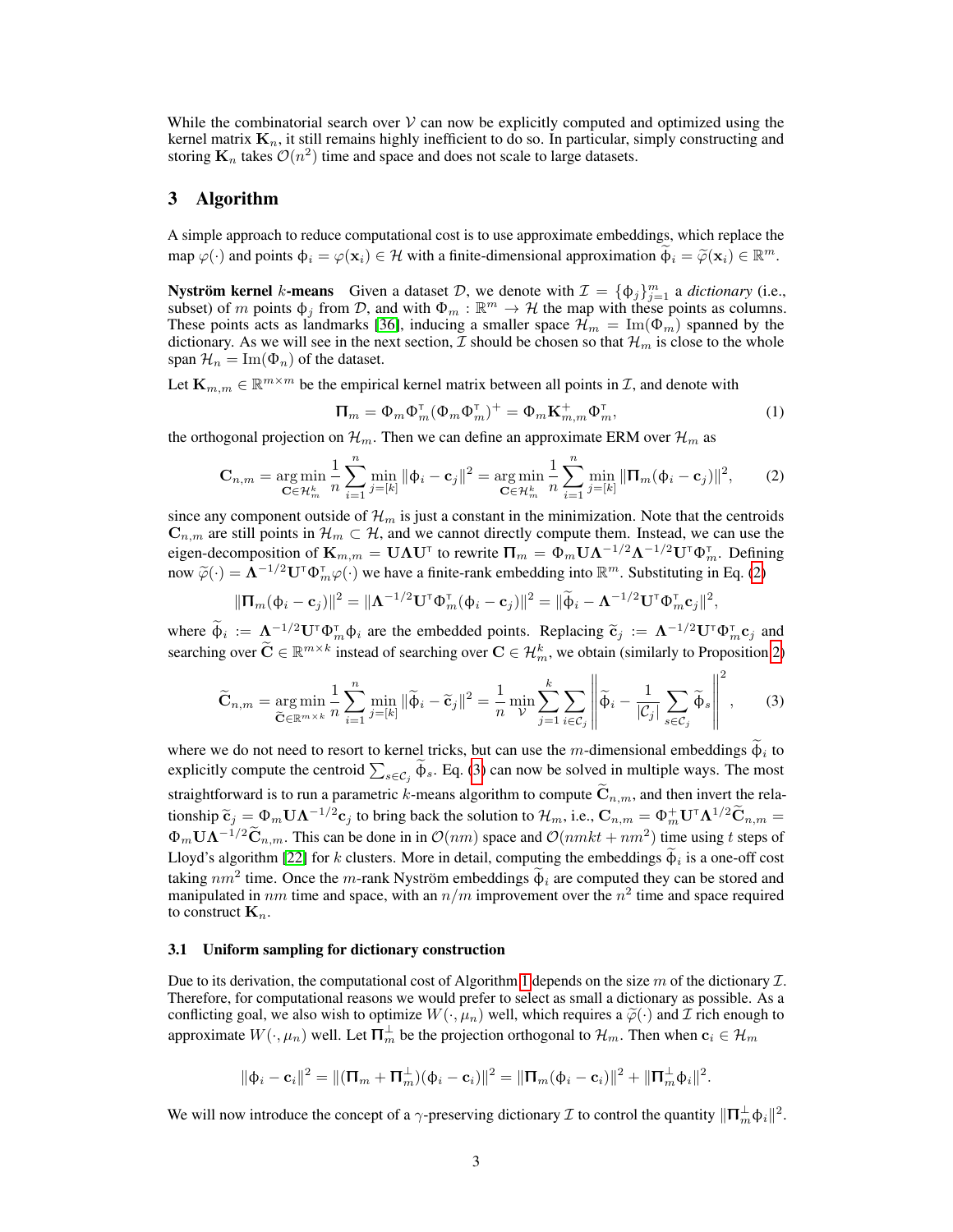#### Algorithm 1 Nyström Kernel K-Means

**Input:** dataset  $\mathcal{D} = \{\phi_i\}_{i=1}^n$ , dictionary  $\mathcal{I} = \{\phi_j\}_{j=1}^m$  with points from  $\mathcal{D}$ , number of clusters k compute kernel matrix  $\mathbf{K}_{m,m} = \Phi_m^{\mathsf{T}} \Phi_m$  between all points in  $\mathcal{I}$ compute eigenvectors U and eigenvalues  $\Lambda$  of  $\mathbf{K}_{m,m}$ for each point  $\phi_i$ , compute embedding  $\widetilde{\phi}_i = \Lambda^{-1/2} \mathbf{U}^{\mathsf{T}} \Phi_m^{\mathsf{T}} \phi_i = \Lambda^{-1/2} \mathbf{U}^{\mathsf{T}} \mathbf{K}_{m,i} \in \mathbb{R}^m$ compute optimal centroids  $\widetilde{\mathbf{C}}_{n,m} \in \mathbb{R}^{m \times k}$  on the embedded dataset  $\widetilde{\mathcal{D}} = \{ \widetilde{\Phi}_i \}_{i=1}^n$ compute explicit representation of centroids  $C_{n,m} = \Phi_m \mathbf{U} \Lambda^{-1/2} \widetilde{\mathbf{C}}_{n,m}$ 

**Definition 2.** We define the subspace  $\mathcal{H}_m$  and dictionary  $\mathcal{I}$  as  $\gamma$ -preserving w.r.t. space  $\mathcal{H}_n$  if

$$
\Pi_m^{\perp} = \Pi_n - \Pi_m \preceq \frac{\gamma}{1 - \varepsilon} \left( \Phi_n \Phi_n^{\mathsf{T}} + \gamma \Pi_n \right)^{-1} . \tag{4}
$$

Notice that the inverse  $(\Phi_n \Phi_n^{\dagger} + \gamma \Pi_n)^{-1}$  on the right-hand side of the inequality is crucial to control the error  $\|\Pi_m^{\perp} \phi_i\|^2 \lesssim \gamma \phi_i^{\dagger} (\Phi_n \Phi_n^{\dagger} + \gamma \Pi_n)^{-1} \phi_i$ . In particular, since  $\phi_i \in \Phi_n$ , we have that in the *worst case* the error is bounded as  $\phi_i^T (\Phi_n \Phi_n^T + \gamma \Pi_n)^{-1} \phi_i \leq \phi_i^T (\phi_i \phi_i^T)^+ \phi_i \leq 1$ . Conversely, since  $\lambda_{\max}(\Phi_n \Phi_n^{\top}) \leq \kappa^2 n$  we know that in the best case the error can be reduced up to  $1/n \leq$  $\Phi_i^{\dagger} \Phi_i / \lambda_{\max} (\Phi_n \Phi_n^{\dagger}) \leq \Phi_i^{\dagger} (\Phi_n \Phi_n^{\dagger} + \gamma \Pi_n)^{-1} \Phi_i$ . Note that the directions associated with the larger eigenvalues are the ones that occur most frequently in the data. As a consequence, Definition 2 guarantees that the overall error across the whole dataset remains small. In particular, we can control the residual  $\mathbf{\Pi}_m^{\perp} \Phi_n$  after the projection as  $\|\mathbf{\Pi}_m^{\perp} \Phi_n\|^2 \leq \gamma \|\Phi_n^{\intercal} (\Phi_n \Phi_n^{\intercal} + \gamma \mathbf{\Pi}_n)^{-1} \Phi_n\| \leq \gamma$ .

To construct  $\gamma$ -preserving dictionaries we focus on a uniform random sampling approach[7]. Uniform sampling is historically the first [36], and usually the simplest approach used to construct  $\mathcal{I}$ . Leveraging results from the literature [7, 14, 25] we can show that uniformly sampling  $\mathcal{O}(n/\gamma)$  landmarks generates a  $\gamma$ -preserving dictionary with high probability.

**Lemma 1.** For a given  $\gamma$ , construct  $\mathcal I$  by uniformly sampling  $m \geq 12\kappa^2 n/\gamma \log(n/\delta)/\varepsilon^2$  landmarks *from* D. Then w.p. at least  $1 - \delta$  the dictionary  $\mathcal I$  is  $\gamma$ -preserving.

Musco and Musco [25] obtains a similar result, but instead of considering the operator  $\Pi_n$  they focus on the finite-dimensional eigenvectors of  $\mathbf{K}_n$ . Moreover, their  $\mathbf{\Pi}_n \preceq \mathbf{\Pi}_m + \frac{\varepsilon \gamma}{1 - \varepsilon} (\Phi_n \Phi_n^{\mathsf{T}})^+$  bound is weaker and would not be sufficient to satisfy our definition of  $\gamma$ -accuracy. A result equivalent to Lemma 1 was obtained by Alaoui and Mahoney [3], but they also only focus on the finite-dimensional eigenvectors of  $\mathbf{K}_n$ , and did not investigate the implications for H.

*Proof sketch of Lemma 1.* It is well known [7, 14] that uniformly sampling  $O(n/\gamma \varepsilon^{-2} \log(n/\delta))$ points with replacement is sufficient to obtain w.p.  $1 - \delta$  the following guarantees on  $\Phi_m$ 

$$
(1-\varepsilon)\Phi_n\Phi_n^{\mathsf{T}} - \varepsilon\gamma \Pi_n \preceq \frac{n}{m}\Phi_m\Phi_m^{\mathsf{T}} \preceq (1+\varepsilon)\Phi_n\Phi_n^{\mathsf{T}} + \varepsilon\gamma \Pi_n.
$$

Which implies

$$
\left(\frac{n}{m}\Phi_m\Phi_m^{\mathsf{T}} + \gamma \Pi_n\right)^{-1} \preceq \left((1-\varepsilon)\Phi_n\Phi_n^{\mathsf{T}} - \varepsilon\gamma \Pi_n + \gamma \Pi_n\right)^{-1} = \frac{1}{1-\varepsilon} \left(\Phi_n\Phi_n^{\mathsf{T}} + \gamma \Pi_n\right)^{-1}
$$

We can now rewrite  $\Pi_n$  as

$$
\Pi_n = \left(\frac{n}{m}\Phi_m\Phi_m^{\mathsf{T}} + \gamma \Pi_n\right) \left(\frac{n}{m}\Phi_m\Phi_m^{\mathsf{T}} + \gamma \Pi_n\right)^{-1} \n= \frac{n}{m}\Phi_m\Phi_m^{\mathsf{T}} \left(\frac{n}{m}\Phi_m\Phi_m^{\mathsf{T}} + \gamma \Pi_n\right)^{-1} + \gamma \left(\frac{n}{m}\Phi_m\Phi_m^{\mathsf{T}} + \gamma \Pi_n\right)^{-1} \n\leq \frac{n}{m}\Phi_m\Phi_m^{\mathsf{T}} \left(\frac{n}{m}\Phi_m\Phi_m^{\mathsf{T}}\right)^{+} + \gamma \left(\frac{n}{m}\Phi_m\Phi_m^{\mathsf{T}} + \gamma \Pi_n\right)^{-1} \n= \Pi_m + \gamma \left(\frac{n}{m}\Phi_m\Phi_m^{\mathsf{T}} + \gamma \Pi_n\right)^{-1} \leq \Pi_m + \frac{\gamma}{1-\varepsilon} \left(\Phi_n\Phi_n^{\mathsf{T}} + \gamma \Pi_n\right)^{-1}
$$

In other words, using uniform sampling we can reduce the size of the search space  $\mathcal{H}_m$  by a  $1/\gamma$  factor (from *n* to  $m \simeq n/\gamma$ ) in exchange for a  $\gamma$  additive error, resulting in a computation/approximation trade-off that is linear in  $\gamma$ .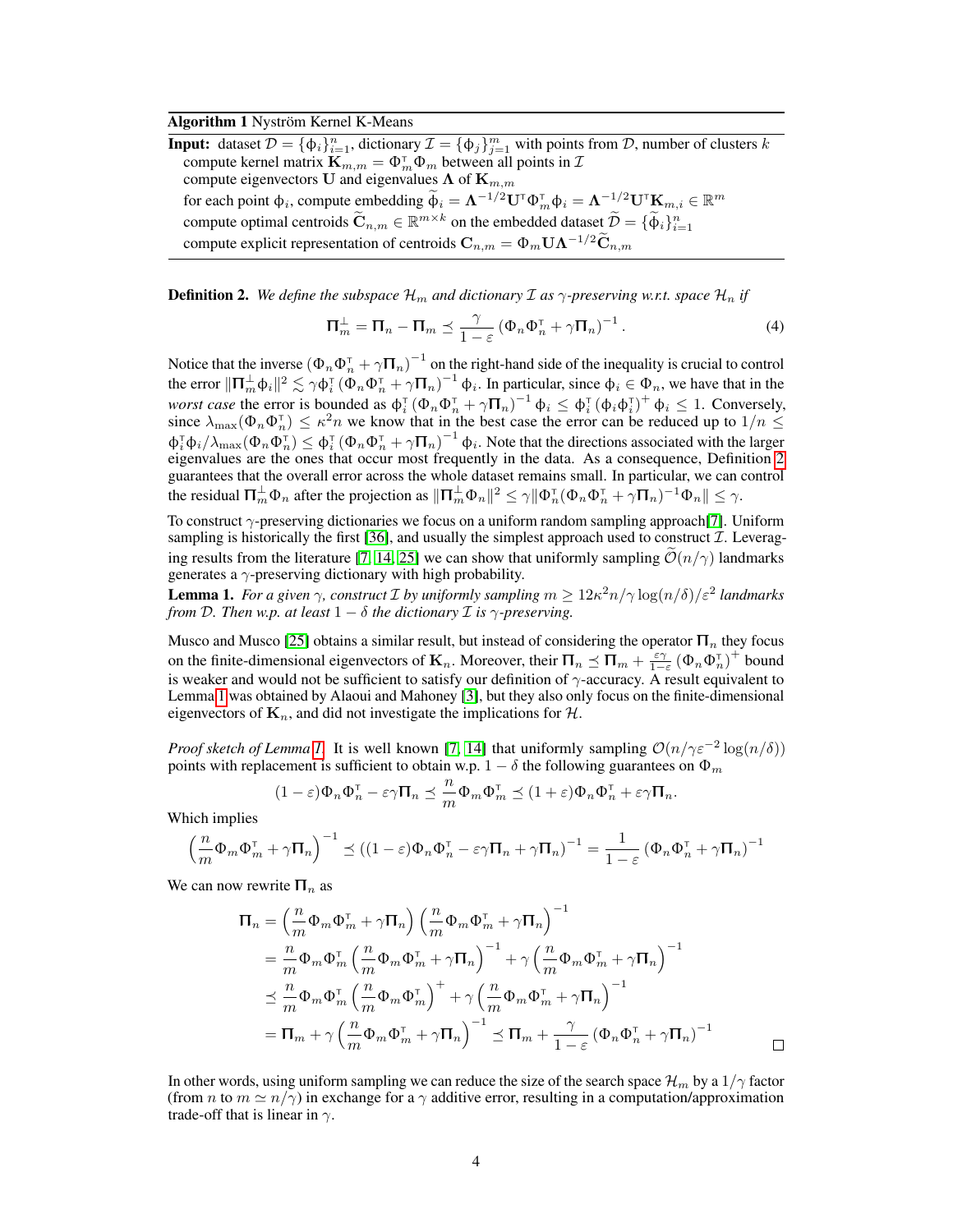## 4 Theoretical analysis

Exploiting the error bound for  $\gamma$ -preserving dictionaries we are now ready for the main result of this paper: showing that we can improve the computational aspect of kernel k-means using Nyström embedding, while maintaining optimal generalization guarantees.

Theorem 1. *Given a* γ*-preserving dictionary*

$$
\mathcal{E}(\mathbf{C}_{n,m}) = W(\mathbf{C}_{n,m}, \mu) - W(\mathbf{C}_n, \mu) \leq \mathcal{O}\left(k\left(\frac{1}{\sqrt{n}} + \frac{\gamma}{n}\right)\right)
$$

From a statistical point of view, Theorem 1 shows that if  $\mathcal I$  is  $\gamma$ -preserving, the ERM in  $\mathcal H_m$  achieves the same *excess* risk as the exact ERM from  $\mathcal{H}_n$  up to an additional  $\gamma/n$  error. Therefore, choosing the same *excess* risk as the exact ERM from  $H_n$  up to an additional  $\gamma/n$  error. Therefore, choosing  $\gamma = \sqrt{n}$  the solution  $\mathbf{C}_{n,m}$  achieves the  $\mathcal{O}(k/\sqrt{n}) + \mathcal{O}(k\sqrt{n}/n) \leq \mathcal{O}(k/\sqrt{n})$  generalization [10].

From a computational point of view, Lemma 1 shows that we can construct an  $\sqrt{n}$ -preserving dictionary simply by sampling  $\widetilde{\mathcal{O}}(\sqrt{n})$  points uniformly<sup>1</sup>, which greatly reduces the embedding size from *n* to  $\sqrt{n}$ , and the total required space from  $n^2$  to  $\widetilde{O}(n\sqrt{n})$ .

Time-wise, the bottleneck becomes the construction of the embeddings  $\tilde{\phi}_i$ , which takes  $nm^2 \leq \tilde{\mathcal{O}}(n^2)$ time, while each iterations of Lloyd's algorithm only requires  $nm \leq \tilde{O}(n\sqrt{n})$  time. In the full<br>non-versity of any orthogological properties of the function of the full time, while each iterations of Lloyd's algorithm only requires  $nm \leq \mathcal{O}(n\sqrt{n})$  time. In the full generality of our setting this is practically optimal, since computing a  $\sqrt{n}$ -preserving dictionary is in general as hard as matrix multiplication [26, 9], which requires  $\Omega(n^2)$  time. In other words, unlike the case of space complexity, there is no free lunch for time complexity, that in the worst case must scale as  $n^2$  similarly to the exact case. Nonetheless embedding the points is an embarrassingly parallel problem that can be easily distributed, while in practice it is usually the execution of the Lloyd's algorithm that dominates the runtime.

Finally, when the dataset satisfies certain regularity conditions, the size of  $\mathcal I$  can be improved, which reduces both embedding and clustering runtime. Denote with  $d_{\text{eff}}^n(\gamma) = \text{Tr} \left( \mathbf{K}_n^{\text{T}} (\mathbf{K}_n + \mathbf{I}_n)^{-1} \right)$  the so-called *effective* dimension [3] of  $\mathbf{K}_n$ . Since  $\text{Tr} \left( \mathbf{K}_n^{\dagger} (\mathbf{K}_n + \mathbf{I}_n)^{-1} \right) \leq \text{Tr} \left( \mathbf{K}_n^{\dagger} (\mathbf{K}_n)^+ \right)$ , we have that  $d_{\text{eff}}^n(\gamma) \leq r := \text{Rank}(\mathbf{K}_n)$ , and therefore  $d_{\text{eff}}^n(\gamma)$  can be seen as a soft version of the rank. When that  $d_{\text{eff}}^{\infty}(\gamma) \leq r := \text{Kank}(\mathbf{K}_n)$ , and therefore  $d_{\text{eff}}^{\infty}(\gamma)$  can be seen as a soft version of the rank. When  $d_{\text{eff}}^n(\gamma) \ll \sqrt{n}$  it is possible to construct a  $\gamma$ -preserving dictionary with only  $d_{\text{eff}}^n$  $\widetilde{\mathcal{O}}(nd_{\text{eff}}^n(\gamma)^2)$  time using specialized algorithms [14] (see Section 6). In this case, the embedding step would require only  $\mathcal{O}(nd_{\text{eff}}^n(\gamma)^2) \ll \mathcal{O}(n^2)$ , improving both time and space complexity.

Morever, to the best of our knowledge, this is the first example of an unsupervised non-parametric problem where it is always (i.e., without assumptions on  $\mu$ ) possible to preserve the optimal  $\mathcal{O}(1/\sqrt{n})$ risk rate while reducing the search from the whole space  $H$  to a smaller  $\mathcal{H}_m$  subspace.

*Proof sketch of Theorem 1.* We can separate the distance between  $W(C_{n,m}, \mu) - W(C_n, \mu)$  in a component that depends on how close  $\mu$  is to  $\mu_n$ , bounded using Proposition 1, and a component  $W(\mathbf{C}_{n,m}, \mu_n) - W(\mathbf{C}_n, \mu_n)$  that depends on the distance between  $\mathcal{H}_n$  and  $\mathcal{H}_m$ 

Lemma 2. *Given a* γ*-preserving dictionary*

$$
W(\mathbf{C}_{n,m}, \mu_n) - W(\mathbf{C}_n, \mu_n) \le \frac{\min(k, d_{\text{eff}}^n(\gamma))}{1 - \varepsilon} \frac{\gamma}{n}
$$

To show this we can rewrite the objective as (see [17])

$$
W(\mathbf{C}_{n,m}, \mu_n) = \|\Phi_n - \mathbf{\Pi}_m \Phi_n \mathbf{S}_{n,m}\|_F^2 = \text{Tr}(\Phi_n^{\mathsf{T}} \Phi_n - \mathbf{S}_n \Phi_n^{\mathsf{T}} \mathbf{\Pi}_m \Phi_n \mathbf{S}_n),
$$

where  $\mathbf{S}_n \in \mathbb{R}^{n \times n}$  is a k-rank *projection* matrix associated with the *exact* clustering  $\mathbf{C}_n$ . Then using Definition 2 we have  $\Pi_m - \Pi_n \ge -\frac{\gamma}{1-\varepsilon} (\Phi_n \Phi_n^{\intercal} + \gamma \Pi_n)^{-1}$  and we obtain an *additive* error bound

$$
\begin{split} &\text{Tr}(\Phi_n^{\scriptscriptstyle \sf T}\Phi_n-\mathbf{S}_n\Phi_n^{\scriptscriptstyle \sf T}\mathbf{\Pi}_m\Phi_n\mathbf{S}_n)\\ &\leq\text{Tr}\left(\Phi_n^{\scriptscriptstyle \sf T}\Phi_n-\mathbf{S}_n\Phi_n^{\scriptscriptstyle \sf T}\Phi_n\mathbf{S}_n+\frac{\gamma}{1-\varepsilon}\mathbf{S}_n\Phi_n^{\scriptscriptstyle \sf T}(\Phi_n\Phi_n^{\scriptscriptstyle \sf T}+\gamma\mathbf{\Pi}_n)^{-1}\Phi_n\mathbf{S}_n\right)\\ &=W(\mathbf{C}_n,\mu_n)+\frac{\gamma}{1-\varepsilon}\text{Tr}\left(\mathbf{S}_n\Phi_n^{\scriptscriptstyle \sf T}(\Phi_n\Phi_n^{\scriptscriptstyle \sf T}+\gamma\mathbf{\Pi}_n)^{-1}\Phi_n\mathbf{S}_n\right). \end{split}
$$

 $\frac{1}{\tilde{\mathcal{O}}}$  hides logarithmic dependencies on n and m.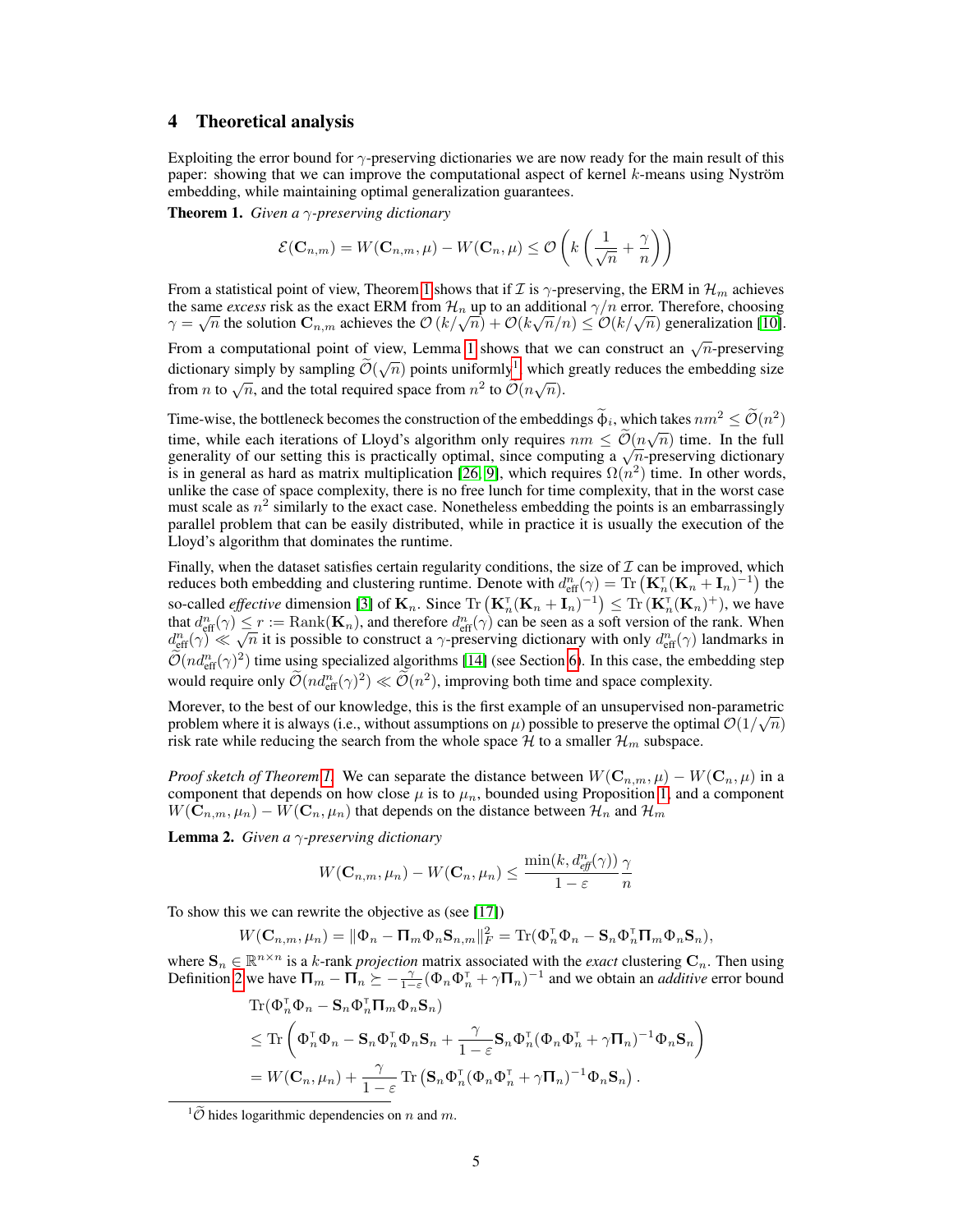Since  $\|\Phi_n^{\tau}(\Phi_n \Phi_n^{\tau} + \gamma \Pi_n)^{-1} \Phi_n\| \leq 1$ ,  $\mathbf{S}_n$  is a projection matrix, and  $\text{Tr}(\mathbf{S}_n) = k$  we have

$$
\frac{\gamma}{1-\varepsilon} \operatorname{Tr} \left( \mathbf{S}_n \Phi_n^{\mathsf{T}} (\Phi_n \Phi_n^{\mathsf{T}} + \gamma \mathbf{\Pi}_n)^{-1} \Phi_n \mathbf{S}_n \right) \leq \frac{\gamma}{1-\varepsilon} \operatorname{Tr} \left( \mathbf{S}_n \mathbf{S}_n \right) = \frac{\gamma k}{1-\varepsilon}.
$$

Conversely, if we focus on the matrix  $\Phi_n^T(\Phi_n \Phi_n^T + \gamma \Pi_n)^{-1} \Phi_n \preceq \Pi_n$  we have

$$
\tfrac{\gamma}{1-\varepsilon}\operatorname{Tr}\left(\mathbf{S}_n\Phi_n^{\scriptscriptstyle{\text{T}}}(\Phi_n\Phi_n^{\scriptscriptstyle{\text{T}}}+\Pi_n)^{-1}\Phi_n\mathbf{S}_n\right)\leq \tfrac{\gamma}{1-\varepsilon}\operatorname{Tr}\left(\Phi_n^{\scriptscriptstyle{\text{T}}}(\Phi_n\Phi_n^{\scriptscriptstyle{\text{T}}}+\Pi_n)^{-1}\Phi_n\right)\leq \tfrac{\gamma d_{\text{eff}}^n(\gamma)}{1-\varepsilon}.
$$

Since both bounds hold simultaneously, we can simply take the minimum to conclude our proof.  $\Box$ 

We now compare the theorem with previous work. Many approximate kernel  $k$ -means methods have been proposed over the years, and can be roughly split in two groups.

Low-rank *decomposition* based methods try to directly simplify the optimization problem from Proposition 2, replacing the kernel matrix  $\mathbf{K}_n$  with an approximate  $\mathbf{K}_n$  that can be stored and manipulated more efficiently. Among these methods we can mention partial decompositions [8], Nyström approximations based on uniform [36], k-means++ [27], or ridge leverage score (RLS) sampling[35, 25, 14], and random-feature approximations [6]. None of these optimization based methods focus on the underlying excess risk problem, and their analysis cannot be easily integrated in existing results, as the approximate minimum found has no clear interpretation as a statistical ERM.

Other works take the same *embedding* approach that we do, and directly replace the exact  $\varphi(\cdot)$ with an approximate  $\tilde{\varphi}(\cdot)$ , such as Nyström embeddings [36], Gaussian projections [10], and again random-feature approximations [29]. Note that these approaches also result in approximate  $K_n$  that can be manipulated efficiently, but are simpler to analyze theoretically. Unfortunately, no existing embedding based methods can guarantee at the same time optimal excess risk rates and a reduction in the size of  $\mathcal{H}_m$ , and therefore a reduction in computational cost.

To the best of our knowledge, the only other result providing excess risk guarantee for approximate kernel k-means is Biau et al. [10], where the authors consider the excess risk of the ERM when the approximate  $\mathcal{H}_m$  is obtained using Gaussian projections. Biau et al. [10] notes that the feature map  $\varphi(\mathbf{x}) = \sum_{s=1}^{D} \psi_s(\mathbf{x})$  can be expressed using an expansion of basis functions  $\psi_s(\mathbf{x})$ , with D very large or infinite. Given a matrix  $P \in \mathbb{R}^{m \times D}$  where each entry is a standard Gaussian r.v., [10] proposes the following m-dimensional approximate feature map  $\tilde{\varphi}(\mathbf{x}) = \mathbf{P}[\psi_1(\mathbf{x}), \dots, \psi_D(\mathbf{x})] \in \mathbb{R}^m$ . Using  $\text{Idens}$   $\text{Idens}$   $\mathbf{Q}(\mathbf{x})$  is the strong  $\mathbf{Q}(\mathbf{x})$  is the strong  $\mathbf{Q}(\mathbf{x})$  is the strong  $\mathbf{Q}$ Johnson-Lindenstrauss (JL) lemma [19], they show that if  $m \geq \log(n)/\nu^2$  then a multiplicative error bound of the form  $W(\mathbf{C}_{n,m}, \mu_n) \leq (1+\nu)W(\mathbf{C}_n, \mu_n)$  holds. Reformulating their bound, we obtain bound of the form  $W(\mathbf{C}_{n,m}, \mu_n) \le (1+\nu)W(\mathbf{C}_n, \mu_n)$  holds. Reformulating then bound,  $W(\mathbf{C}_{n,m}, \mu_n) - W(\mathbf{C}_n, \mu_n) \le \nu W(\mathbf{C}_n, \mu_n) \le \nu \kappa^2$  and  $\mathcal{E}(\mathbf{C}_{n,m}) \le \mathcal{O}(k/\sqrt{n} + \nu)$ .

Note that to obtain a bound comparable to Theorem 1, and if we treat  $k$  as a constant, we need to take  $\nu = \gamma/n$  which results in  $m \ge (n/\gamma)^2$ . This is always worse than our  $\tilde{\mathcal{O}}(n/\gamma)$  result for uniform Nyström embedding. In particular, in the  $1/\sqrt{n}$  risk rate setting Gaussian projections would require  $\nu = 1/\sqrt{n}$  resulting in  $m \ge n \log(n)$  random features, which would not bring any improvement over computing  $\mathbf{K}_n$ . Moreover when D is infinite, as it is usually the case in the non-parametric setting, the JL projection is not explicitly computable in general and Biau et al. [10] must assume the existence of a computational oracle capable of constructing  $\tilde{\varphi}(\cdot)$ . Finally note that, under the hood, traditional embedding methods such as those based on JL lemma, usually provide only bounds of the form  $\Pi_n - \Pi_m \preceq \gamma \Pi_n$ , and an error  $\|\Pi_m^{\perp} \phi_i\|^2 \leq \gamma \|\phi_i\|^2$  (see the discussion of Definition 2). Therefore the error can be larger along multiple directions, and the overall error  $\|\Pi_m^\perp \Phi_n\|^2$  across the dictionary can be as large as  $n\gamma$  rather than  $\gamma$ .

Recent work in RLS sampling has also focused on bounding the distance  $W(\mathbf{C}_{n,m}, \mu_n) - W(\mathbf{C}_n, \mu_n)$ between empirical errors. Wang et al. [35] and Musco and Musco [25] provide multiplicative error bounds of the form  $W(\mathbf{C}_{n,m}, \mu_n) \leq (1+\nu)W(\mathbf{C}_n, \mu_n)$  for uniform and RLS sampling. Nonetheless, they only focus on empirical risk and do not investigate the interaction between approximation and generalization, i.e., statistics and computations. Moreover, as we already remarked for [10], to achieve the  $1/\sqrt{n}$  excess risk rate using a multiplicative error bound we would require an unreasonably small  $\nu$ , resulting in a large m that brings no computational improvement over the exact solution.

Finally, note that when [31] showed that a favourable trade-off was possible for kernel ridge regression (KRR), they strongly leveraged the fact that KRR is a  $\gamma$ -regularized problem. Therefore, all eigenvalues and eigenvectors in the  $\Phi_n \Phi_n^{\tau}$  covariance matrix smaller than the  $\gamma$  regularization do not influence significantly the solution. Here we show the same for kernel  $k$ -means, a problem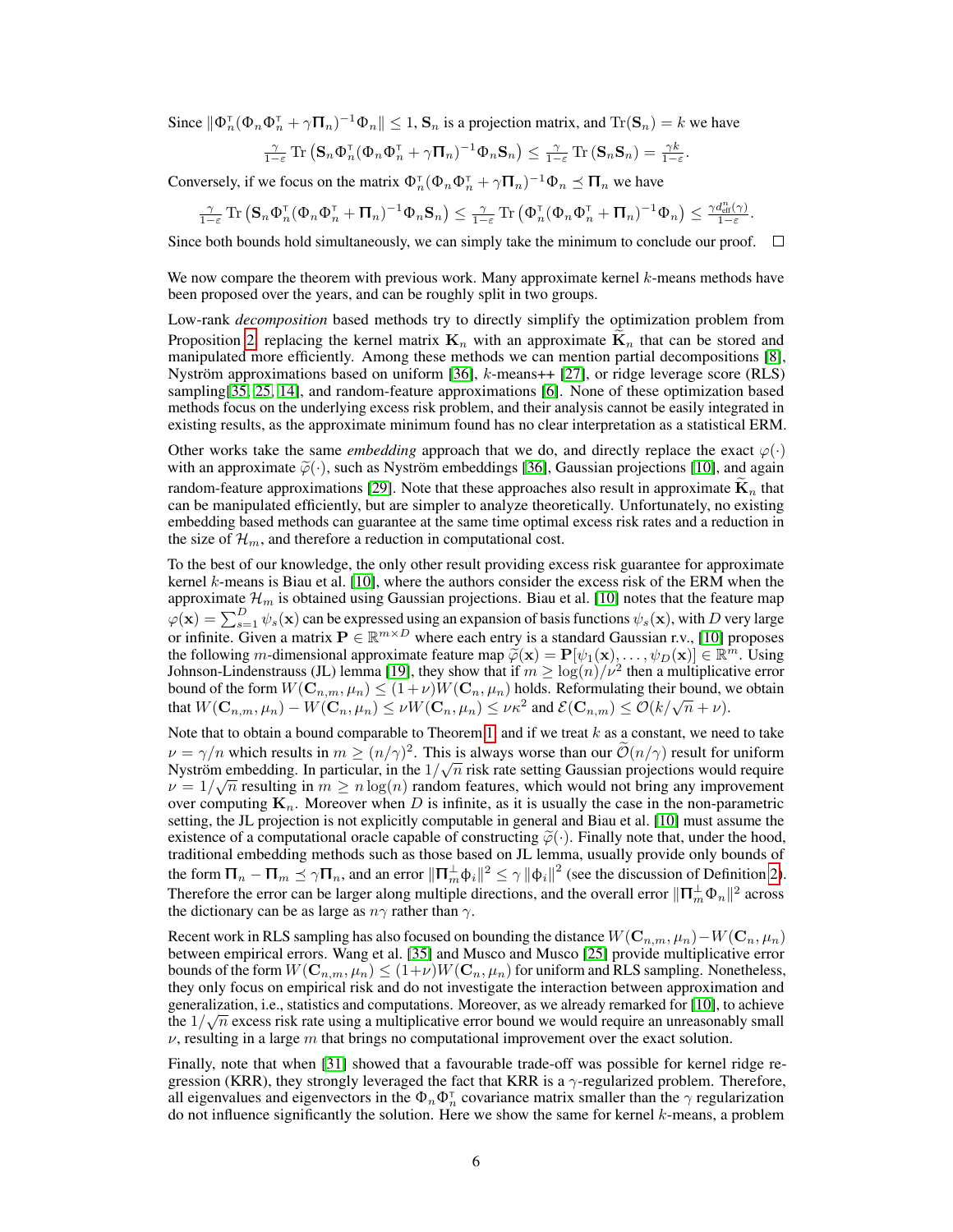without regularization. This hints at a deeper geometric motivation which might be at the root of both problems, and potentially similar approaches could be leveraged in other domains.

#### 4.1 Further results: beyond ERM

So far we provided guarantees for  $C_{n,m}$ , that this the ERM in  $\mathcal{H}_m$ . Although  $\mathcal{H}_m$  is much smaller than  $\mathcal{H}_n$ , solving the optimization problem to find the ERM is still NP-Hard in general [4]. Nonetheless, Lloyd's algorithm [22], when coupled with a careful k-means++ seeding, can return a good approximate solution  $\mathbf{C}_{n,m}^{++}$ .

**Proposition 3** ([5]). For any dataset  $\mathbb{E}_{\mathcal{A}}[W(\mathbf{C}_{n,m}^{++}, \mu_n)] \leq 8(\log(k) + 2)W(\mathbf{C}_{n,m}, \mu_n)$ , where A *is the randomness deriving from the* k*-means++ initialization.*

Note that, similarly to [35, 25], this is a multiplicative error bound on the empirical risk, and as we discussed we cannot leverage Lemma 2 to bound the excess risk  $\mathcal{E}(\mathbf{C}_{n,m}^{++})$ . Nonetheless we can still leverage Lemma 2 to bound only the expected risk  $W({\bf C}_{n,m}^{++},\mu),$  albeit with an extra error term appearing that scales with the optimal clustering risk  $W^*(\mu)$  (see Proposition 1).

Theorem 2. *Given a* γ*-preserving dictionary*

$$
\mathop{\mathbb{E}}_{\mathcal{D}\sim\mu}\left[\mathop{\mathbb{E}}_{\mathcal{A}}[W(\mathbf{C}_{n,m}^{++},\mu)]\right]\leq\mathcal{O}\left(\log(k)\left(\frac{k}{\sqrt{n}}+k\frac{\gamma}{n}+W^*(\mu)\right)\right).
$$

From a statistical perspective, we can once again, set  $\gamma = \sqrt{n}$  to obtain a  $\mathcal{O}(k/\sqrt{n})$  rate for the first part of the bound. Conversely, the optimal clustering risk  $W^*(\mu)$  is a  $\mu$ -dependent quantity that cannot in general be bounded in n, and captures how well our model, i.e., the choice of  $H$  and how well the criterion  $W(\cdot, \mu)$ , matches reality.

From a computational perspective, we can now bound the computational cost of finding  $C_{n,m}^{++}$ . In particular, each iteration of Lloyd's algorithm will take only  $\tilde{\mathcal{O}}(n\sqrt{n}k)$  time. Moreover, when k-means++ initialization is used, the expected number of iterations required for Lloyd's algorithm to converge is only logarithmic [1]. Therefore, ignoring the time required to embed the points, we can find a solution in  $\tilde{\mathcal{O}}(n\sqrt{n}k)$  time and space instead of the  $\tilde{\mathcal{O}}(n^2k)$  cost required by the exact method, with a strong  $\mathcal{O}(\sqrt{n})$  improvement.

Finally, if the data distribution satisfies some regularity assumption the following result follows [15]. **Corollary 1.** If we denote by  $\mathcal{X}_{\mu}$  the support of the distribution  $\mu$  and assume  $\varphi(\mathcal{X}_{\mu})$  to be a d*dimensional manifold, then*  $W^*(\mu) \leq dk^{-2/d}$ , and given a  $\sqrt{n}$ -preserving dictionary the expected dimensional manifold, then  $W^*(\mu) \leq dk^{-2/d}$ , and given a  $\sqrt{n}$ -preserving dictionary the expected  $cost \: satisfies \: \mathbb{E}_{\mathcal{D} \sim \mu}[\mathbb{E}_{\mathcal{A}}[W(\mathbf{C}_{n,m}^{++}, \mu)]] \leq \mathcal{O} \left( \log(k) \left( \frac{k}{\sqrt{n}} + d k^{-2/d} \right) \right) \!.$ 

# 5 Experiments

We now evaluate experimentally the claims of Theorem 1, namely that sampling  $\mathcal{O}(n/\gamma)$  increases the process of the continuous set of the continuous set of the continuous set of the continuous set of the continuous set excess risk by an extra  $\gamma/n$  factor, and that  $m = \sqrt{n}$  is sufficient to recover the optimal rate. We use the Nystroem and MiniBatchKmeans classes from the sklearn python library [28]to implement kernel k-means with Nyström embedding (Algorithm 1) and we compute the solution  $\mathbf{C}_{n,m}^{++}$ .

For our experiments we follow the same approach as Wang et al. [35], and test our algorithm on two variants of the MNIST digit dataset. In particular, MNIST60K [20] is the original MNIST dataset containing pictures each with  $d = 784$  pixels. We divide each pixel by 255, bringing each feature in a [0, 1] interval. We split the dataset in two part,  $n = 60000$  samples are used to compute the  $W(\dot{C}_{n,m}^{++})$  centroids, and we leave out unseen 10000 samples to compute  $W(C_{n,m}^{++}, \mu_{test})$ , as a proxy for  $W({\bf C}^{++}_{n,m},\mu).$  To test the scalability of our approach we also consider the MNIST8M dataset from the infinite MNIST project [23], constructed using non-trivial transformations and corruptions of the original MNIST60K images. Here we compute  $\mathbf{C}_{n,m}^{\ddag +}$  using  $n = 8000000$  images, and compute  $W(\mathbf{C}_{n,m}^{++}, \mu_{test})$  on 100000 unseen images. As in Wang et al. [35] we use Gaussian kernel with bandwidth  $\sigma = (1/n^2) \sqrt{\sum_{i,j} ||\mathbf{x}_i - \mathbf{x}_j||^2}$ .

MNIST60K: these experiments are small enough to run in less than a minute on a single laptop with 4 cores and 8GB of RAM. The results are reported in Fig. 1. On the left we report in blue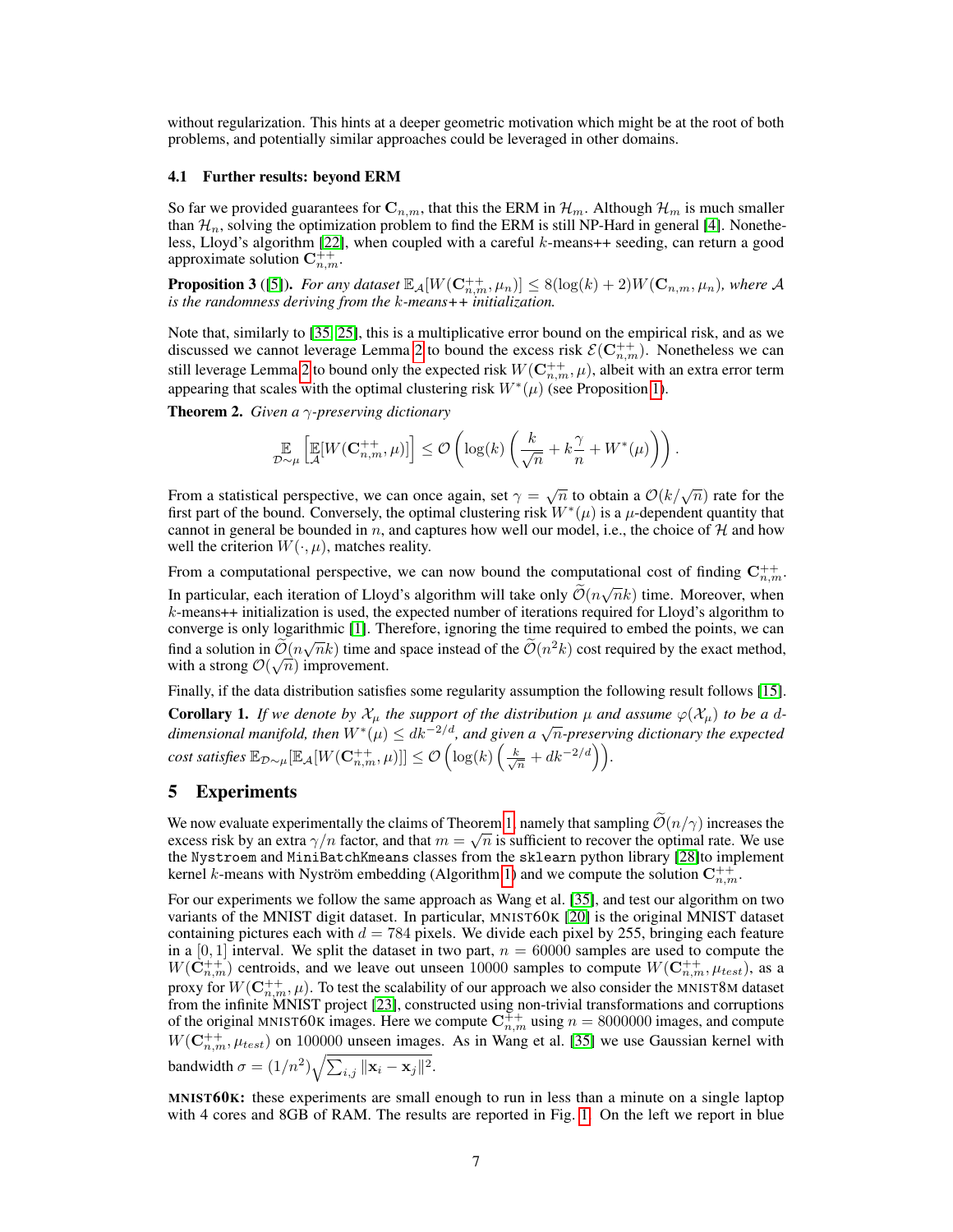

Figure 2: Results for MNIST8M

 $W(\mathbf{C}_{n,m}^{++}, \mu_{test})$ , where the shaded region is a 95% confidence interval for the mean over 10 runs. As predicted, the expected cost decreases as the size of  $\mathcal{H}_m$  increases, and plateaus once we achieve  $1/m \simeq 1/\sqrt{n}$ , in line with the statistical error. Note that the normalized mutual information (NMI) between the true  $[0-9]$  digit classes y and the computed cluster assignments  $y_{n,m}$  also plateaus around  $1/\sqrt{n}$ . While this is not predicted by the theory, it strengthens the intuition that beyond a certain capacity expanding  $\mathcal{H}_m$  is computationally wasteful.

MNIST8M: to test the scalability of our approach, we run the same experiment on millions of points. Note that we carry out our MNIST8M experiment on a *single* 36 core machine with 128GB of RAM, much less than the setup of [35], where at minimum a cluster of 8 such nodes are used. The behaviour of  $W(\mathbf{C}_{n,m}^{++}, \mu_{test})$  and NMI are similar to MNIST60K, with the increase in dataset size allowing for stronger concentration and smaller confidence intervals. Finalle, note that around  $m = 400$ uniformly sampled landmarks are sufficient to achieve  $NMI(\mathbf{y}_{n,m}, \mathbf{y}) = 0.405$ , matching the 0.406 NMI reported by [35] for a larger  $m = 1600$ , although smaller than the 0.423 NMI they report for  $m = 1600$  when using a slower, PCA based method to compute the embeddings, and RLS sampling to select the landmarks. Nonetheless, computing  $C_{n,m}^{++}$  takes less than 6 minutes on a single machine, while their best solution required more than 1.5hr on a cluster of 32 machines.

## 6 Open questions and conclusions

Combining Lemma 1 and Lemma 2, we know that using uniform sampling we can linearly trade-off a  $1/\gamma$  decrease in sub-space size m with a  $\gamma/n$  increase in excess risk. While this is sufficient to maintain the  $\mathcal{O}(1/\sqrt{n})$  rate, it is easy to see that the same would not hold for a  $\mathcal{O}(1/n)$  rate, since we would need to uniformly sample  $n/1$  landmarks losing all computational improvements.

To achieve a better trade-off we must go beyond uniform sampling and use different probabilities for each sample, to capture their uniqueness and contribution to the approximation error.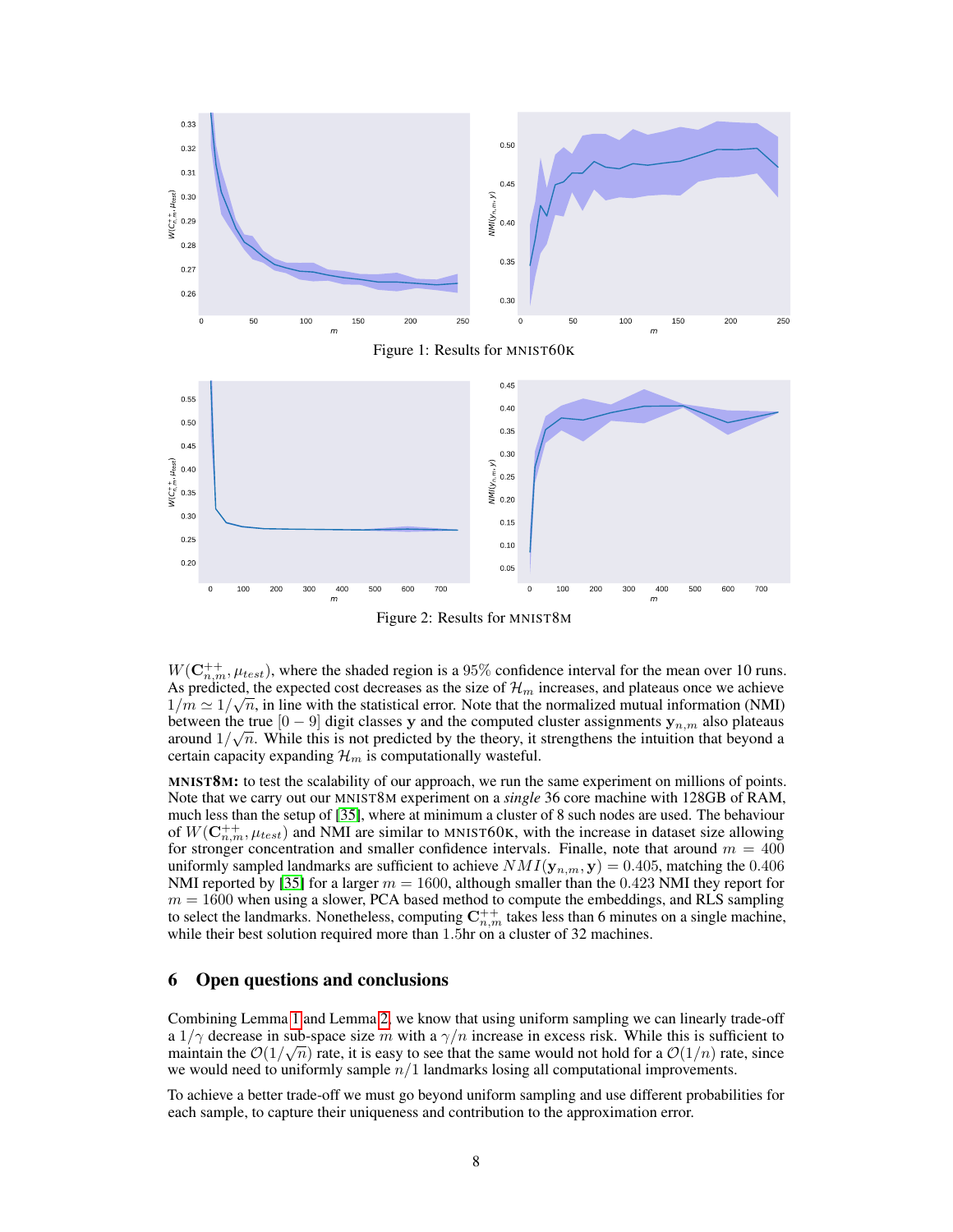**Definition 3** ([3]). *The*  $\gamma$ -ridge leverage score (RLS) of point  $i \in [n]$  is defined as

$$
\tau_i(\gamma) = \Phi_i^{\mathsf{T}}(\Phi_n \Phi_n^{\mathsf{T}} + \gamma \Pi_n)^{-1} \Phi_i = \mathbf{e}_i^{\mathsf{T}} \mathbf{K}_n (\mathbf{K}_n + \gamma \mathbf{I}_n)^{-1} \mathbf{e}_i.
$$
 (5)

*The sum of the RLSs*  $d_{\text{eff}}^n(\gamma) = \sum_{i=1}^n \tau_i(\gamma)$  is the empirical effective dimension of the dataset.

Ridge leverage scores are closely connected to the residual  $\|\Pi_m^{\perp}\phi_i\|^2$  after the projection  $\Pi_m$ discussed in Definition 2. In particular, using Lemma 2 we have that the residual can be bounded as  $\|\Pi_m^{\perp}\phi_i\|^2 \leq \frac{\gamma}{1-\varepsilon}\phi_i^{\intercal}(\Phi_n\Phi_n^{\intercal} + \gamma\Pi_n)^{-1}\phi_i$ . It is easy to see that, up to a factor  $\frac{\gamma}{1-\varepsilon}$ , high-RLS points are also high-residual points. Therefore it is not surprising that sampling according to RLSs quickly selects any high-residual points and covers  $\mathcal{H}_n$ , generating a  $\gamma$ -preserving dictionary.

**Lemma 3.** [11] For a given  $\gamma$ , construct *I* by sampling  $m \geq 12\kappa^2 d_{\text{eff}}^n(\gamma) \log(n/\delta)/\varepsilon^2$  landmarks *from*  $D$  *proportionally to their RLS. Then w.p. at least*  $1 - \delta$  *the dictionary*  $\mathcal I$  *is*  $\gamma$ -preserving.

Note there exist datasets where the RLSs are uniform,and therefore in the worst case the two sampling approaches coincide. Nonetheless, when the data is more structured  $m \simeq d_{\text{eff}}^n(\gamma)$  can be much smaller than the  $n/\gamma$  dictionary size required by uniform sampling.

Finally, note that computing RLSs exactly also requires constructing  $\mathbf{K}_n$  and  $\mathcal{O}(n^2)$  time and space, but in recent years a number of fast approximate RLSs sampling methods [14] have emerged that can construct  $\gamma$ -preserving dictionaries of size  $\tilde{\mathcal{O}}(d_{\text{eff}}^n(\gamma))$  in just  $\tilde{\mathcal{O}}(nd_{\text{eff}}^n(\gamma)^2)$  time. Using this result, it is trivial to sharpen the computational aspects of Theorem 1 in special cases.

In particular, we can generate a  $\sqrt{n}$ -preserving dictionary with only  $d_{\text{eff}}^n(\sqrt{n})$  elements instead of In particular, we can generate a  $\sqrt{n}$ -preserving dictionary with only  $d_{\text{eff}}^{\infty}(\sqrt{n})$  elements instead of the  $\sqrt{n}$  required by uniform sampling. Using concentration arguments [31] we also know that w.h.p. the empirical effective dimension is at most three times  $d_{\text{eff}}^n(\gamma) \leq 3d_{\text{eff}}^{\mu}(\gamma)$  the expected effective dimension, a  $\mu$ -dependent quantity that captures the interaction between  $\mu$  and the RKHS  $\mathcal{H}$ .

**Definition 4.** *Given the expected covariance operator*  $\Psi := \mathbb{E}_{\mathbf{x} \sim \mu} [\phi(\mathbf{x}) \phi(\mathbf{x})^{\dagger}]$ , the expected *effective dimension is defined as*  $d_{e\!f\!f}^\mu(\gamma) = \mathbb{E}_{\mathbf{x}\sim \mu}\left[\phi(\mathbf{x})\left(\mathbf{\Psi}+\gamma \mathbf{\Pi}\right)^{-1}\phi(\mathbf{x})\right]$  *. Moreover, for some constant* c *that depends only on*  $\varphi(\cdot)$  *and*  $\mu$ ,  $d_{eff}^{\mu}(\gamma) \le c(n/\gamma)^{\eta}$  with  $0 < \eta \le 1$ .

Note that  $\eta = 1$  just gives us the  $d_{\text{eff}}^{\mu}(\gamma) \leq \mathcal{O}(n/\gamma)$  worst-case upper bound that we saw for  $d_{\text{eff}}^n(\gamma)$ , and it is always satisfied when the kernel function is bounded. If instead we have a faster spectral decay,  $\eta$  can be much smaller. For example, if the eigenvalues of  $\Psi$  decay polynomially as  $\lambda_i = i^{-\eta}$ , then  $d_{\text{eff}}^{\mu}(\gamma) \le c (n/\gamma)^{\eta}$ , and in our case  $\gamma = \sqrt{n}$  we have  $d_{\text{eff}}^{\mu}(\sqrt{n}) \le c n^{\eta/2}$ .

We can now better characterize the gap between statistics and computation: using RLSs sampling we we can now better characterize the gap between statistics and computation: using RLSs sampling we can improve the computational aspect of Theorem 1 from  $\sqrt{n}$  to  $d_{\text{eff}}^{\mu}(\gamma)$ , but the risk rate remains Can improve the computational aspect of Theorem 1 from  $\sqrt{n}$  to  $u_{\text{eff}}(\sqrt{n})$  due to the  $\mathcal{O}(k/\sqrt{n})$  component coming from Proposition 1.

Assume for a second we could generalize, with additional assumptions, Proposition 1 to a faster  $\mathcal{O}(1/n)$  rate. Then applying Lemma 2 with  $\gamma = 1$  we would obtain a risk  $\mathcal{E}(\mathbf{C}_{n,m}) \leq \mathcal{O}(k/n) +$  $\mathcal{O}(k/n)$ . Here we see how the regularity condition on  $d_{\text{eff}}^{\mu}(1)$  becomes crucial. In particular, if  $\eta = 1$ , then we have  $d_{\text{eff}}^{\mu}(1) \sim n$  and no gain. If instead  $\eta < 1$  we obtain  $d_{\text{eff}}^{\mu}(1) \leq n^{\eta}$ . This kind of adaptive rates were shown to be possible in supervised learning [31], but seems to still be out of reach for approximate kernel k-means.

One possible approach to fill this gap is to look at fast  $\mathcal{O}(1/n)$  excess risk rates for kernel k-means. **Proposition 4** ([21], informal). Assume that  $k \geq 2$ , and that  $\mu$  satisfies a margin condition with  $r$ adius  $r_0$ . If  ${\bf C}_n$  is an empirical risk minimizer, then, with probability larger than  $1-e^{-\delta}$ ,

$$
\mathcal{E}(\mathbf{C}_n) \le \widetilde{\mathcal{O}}\left(\frac{1}{r_0} \frac{(k + log(|M|)) \log(1/\delta)}{n}\right),\,
$$

*where* |M| *is the cardinality of the set of all optimal (up to a relabeling) clustering.*

For more details on the margin assumption, we refer the reader to the original paper [21]. Intuitively the margin condition asks that every labeling (Voronoi grouping) associated with an optimal clustering is reflected by large separation in  $\mu$ . This margin condition also acts as a counterpart of the usual margin conditions for supervised learning where  $\mu$  must have lower density around the neighborhood of the critical area  $\{x|\mu'(Y=1|X=x)=1/2\}$ . Unfortunately, it is not easy to integrate Proposition 4 in our analysis, as it is not clear how the margin condition translate from  $\mathcal{H}_n$  to  $\mathcal{H}_m$ .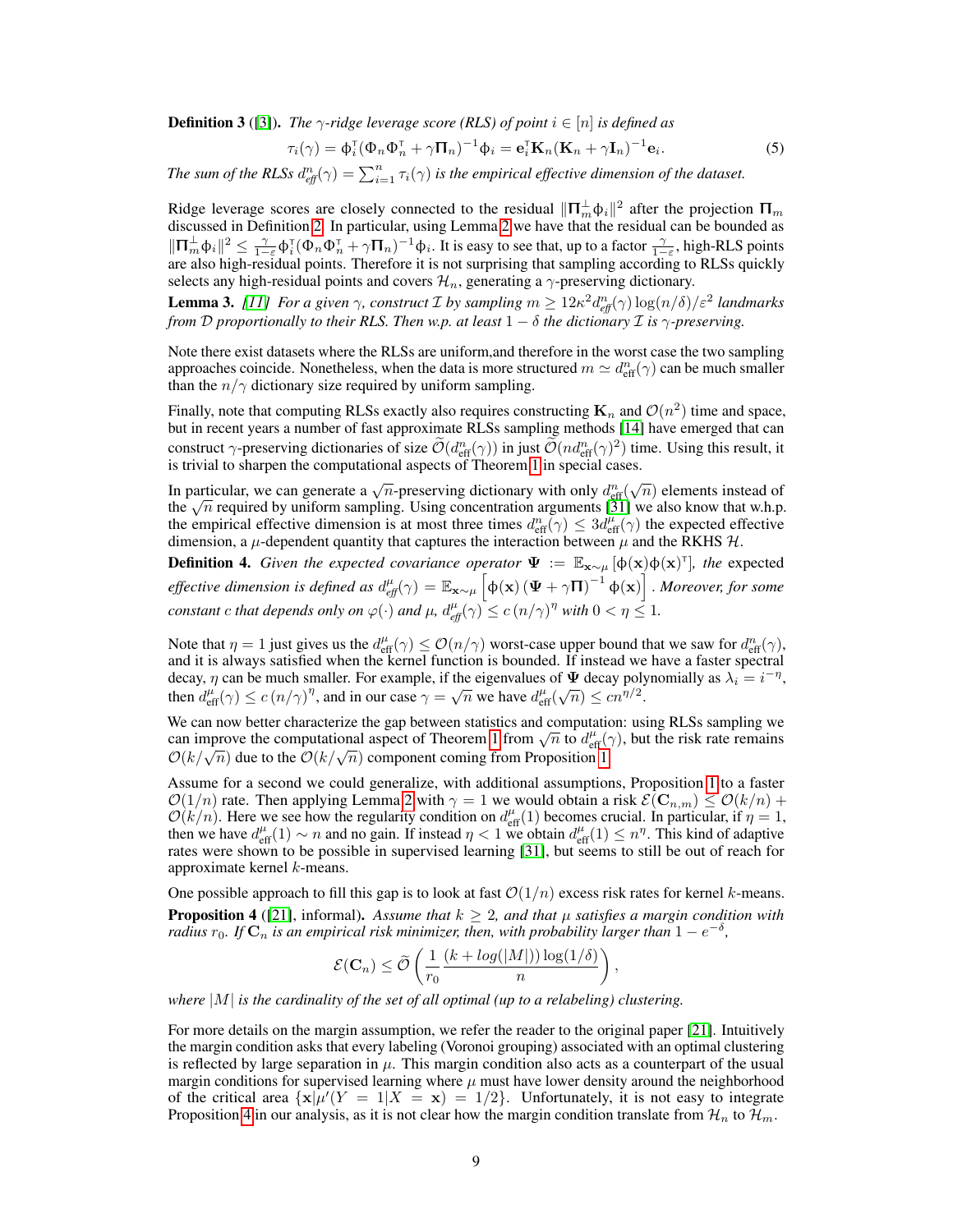#### Acknowledgments.

This material is based upon work supported by the Center for Brains, Minds and Machines (CBMM), funded by NSF STC award CCF-1231216, and the Italian Institute of Technology. We gratefully acknowledge the support of NVIDIA Corporation for the donation of the Titan Xp GPUs and the Tesla k40 GPU used for this research. L. R. acknowledges the support of the AFOSR projects FA9550-17-1-0390 and BAA-AFRL-AFOSR-2016-0007 (European Office of Aerospace Research and Development), and the EU H2020-MSCA-RISE project NoMADS - DLV-777826. A. R. acknowledges the support of the European Research Council (grant SEQUOIA 724063).

### References

- [1] Nir Ailon, Ragesh Jaiswal, and Claire Monteleoni. Streaming k-means approximation. In *Advances in neural information processing systems*, pages 10–18, 2009.
- [2] M. A. Aizerman, E. A. Braverman, and L. Rozonoer. Theoretical foundations of the potential function method in pattern recognition learning. In *Automation and Remote Control,*, number 25 in Automation and Remote Control, pages 821–837, 1964.
- [3] Ahmed El Alaoui and Michael W. Mahoney. Fast randomized kernel methods with statistical guarantees. In *Neural Information Processing Systems*, 2015.
- [4] Daniel Aloise, Amit Deshpande, Pierre Hansen, and Preyas Popat. Np-hardness of euclidean sum-of-squares clustering. *Machine learning*, 75(2):245–248, 2009.
- [5] David Arthur and Sergei Vassilvitskii. k-means++: The advantages of careful seeding. In *Proceedings of the eighteenth annual ACM-SIAM symposium on Discrete algorithms*, pages 1027–1035. Society for Industrial and Applied Mathematics, 2007.
- [6] Haim Avron, Michael Kapralov, Cameron Musco, Christopher Musco, Ameya Velingker, and Amir Zandieh. Random Fourier features for kernel ridge regression: Approximation bounds and statistical guarantees. In *Proceedings of the 34th International Conference on Machine Learning*, 2017.
- [7] Francis Bach. Sharp analysis of low-rank kernel matrix approximations. In *Conference on Learning Theory*, 2013.
- [8] Francis R Bach and Michael I Jordan. Predictive low-rank decomposition for kernel methods. In *Proceedings of the 22nd international conference on Machine learning*, pages 33–40. ACM, 2005.
- [9] Arturs Backurs, Piotr Indyk, and Ludwig Schmidt. On the fine-grained complexity of empirical risk minimization: Kernel methods and neural networks. In *Advances in Neural Information Processing Systems*, 2017.
- [10] Gérard Biau, Luc Devroye, and Gábor Lugosi. On the performance of clustering in hilbert spaces. *IEEE Transactions on Information Theory*, 54(2):781–790, 2008.
- [11] Daniele Calandriello. *Efficient Sequential Learning in Structured and Constrained Environments*. PhD thesis, 2017.
- [12] Daniele Calandriello, Alessandro Lazaric, and Michal Valko. Efficient second-order online kernel learning with adaptive embedding. In *Advances in Neural Information Processing Systems*, pages 6140–6150, 2017.
- [13] Daniele Calandriello, Alessandro Lazaric, and Michal Valko. Second-order kernel online convex optimization with adaptive sketching. In *International Conference on Machine Learning*, 2017.
- [14] Daniele Calandriello, Alessandro Lazaric, and Michal Valko. Distributed adaptive sampling for kernel matrix approximation. In *AISTATS*, 2017.
- [15] Guillermo Canas, Tomaso Poggio, and Lorenzo Rosasco. Learning manifolds with k-means and k-flats. In *Advances in Neural Information Processing Systems*, pages 2465–2473, 2012.